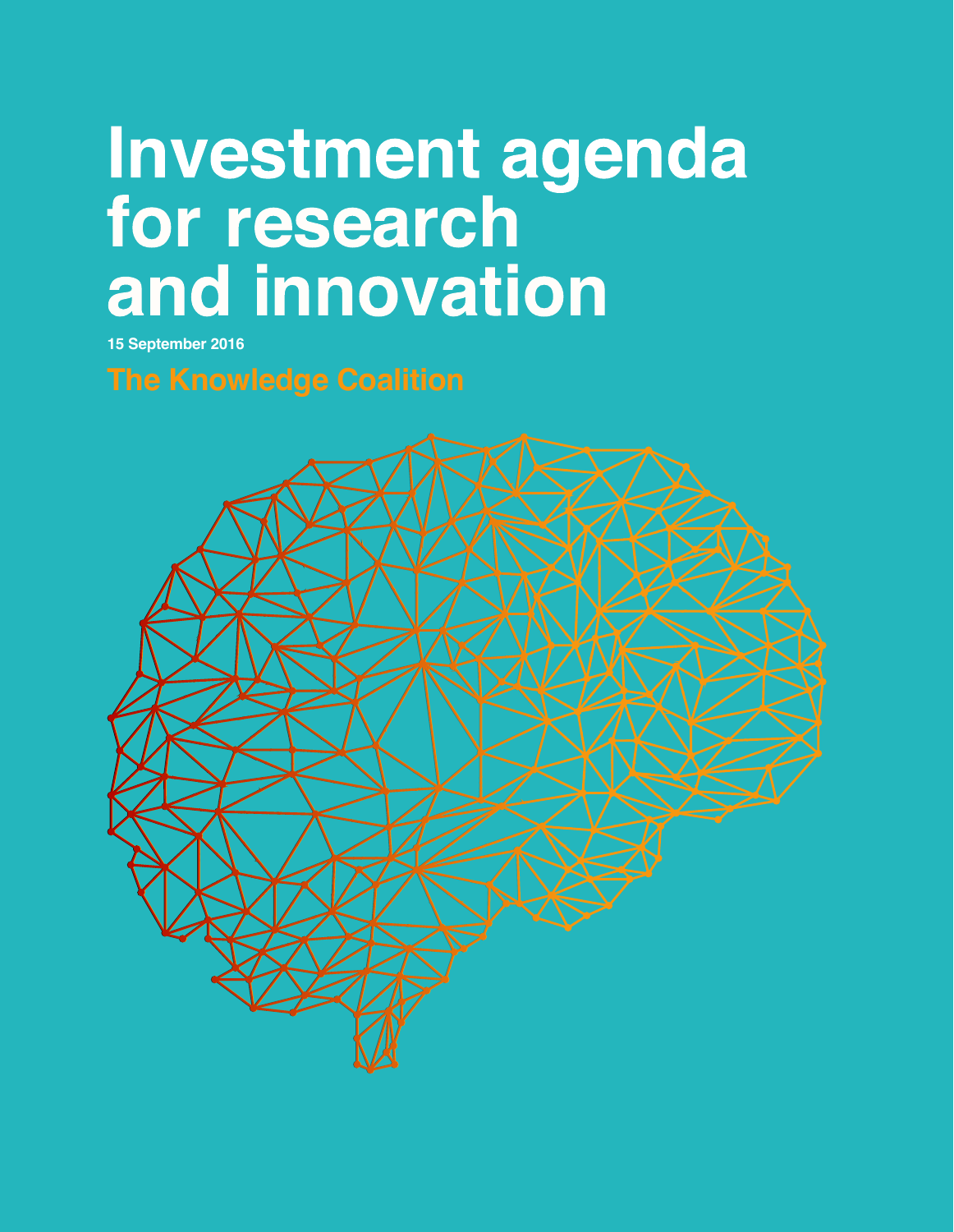**The Knowledge Coalition is issuing an urgent and ambitious call to government and industry to invest more in research and innovation, in the exceptional opportunities presented by the National Research Agenda, and in the breadth of the National Research Agenda system. The Knowledge Coalition's investment agenda offers a tangible plan for doing so, with a long-term budget of an extra 1 billion euros a year.** 

The world is facing new challenges that urgently need to be addressed. They will require us to make fundamental transitions in such areas as health care, public administration, sustainable energy, the circular economy, and the global food supply. Their solutions will depend on research and innovation, and the Netherlands has an important role to play in this regard. But these challenges also create new opportunities, because research and innovation are enriching for society. The National Research Agenda brings breakthroughs in science, society and the economy within reach.

# **1 Threats and opportunities for prosperity and wellbeing**

# **Urgency**

Society is facing enormous challenges. Climate change, environmental pollution, the exhaustion of natural resources, and biodiversity loss are growing problems. In many areas of the world, inequality, conflict and hopelessness are undermining social cohesion and posing a threat to peace and security. Globalisation, urbanisation and digitisation can magnify local problems unexpectedly. The urgent need to improve sustainability and resilience in countless sectors means that the world is facing far-reaching transitions in the economy, society and governance. The necessary transitions are international in nature, and their impact will be felt around the world, including in the Netherlands. Our country is also facing major challenges of its own, for example the transition to sustainable energy management, health care reform, and the creation of a circular economy. These unavoidable transitions will make major demands on research and innovation, but they will also create opportunities. The Netherlands has a firm basis for tackling these challenges and contributing to their solutions. We carry out outstanding research in many disciplines, and are world leaders in some fields. Dutch enterprises are at the top of the international rankings in various sectors, often building on scientific foundations. The recent *European Innovation Scoreboard 2016* showed that the Netherlands is an innovation leader. But that is no reason to rest on our laurels.

The focus in recent years has been on efficiency and closer cooperation. That has led to new relationships and co-financing between the national and regional government, the national government and the EU, and private and public parties. At the moment, however, many innovation projects and research plans languish in drawers because public funds are limited. Rough estimates show that more than 200 million euros in private commitments are not invested in the Netherlands.<sup>1</sup>

The complex nature of the transitions we are facing makes heavy demands on our innovation system and calls for a new approach:

- from a largely disciplinary to an interdisciplinary attitude to research and innovation
- towards closer collaboration across sector boundaries
- from a linear innovation model to a network approach, requiring more circulation of knowledge in the research and innovation system.

**1 1. See** *NL Next Level: Nederland innovatief topland*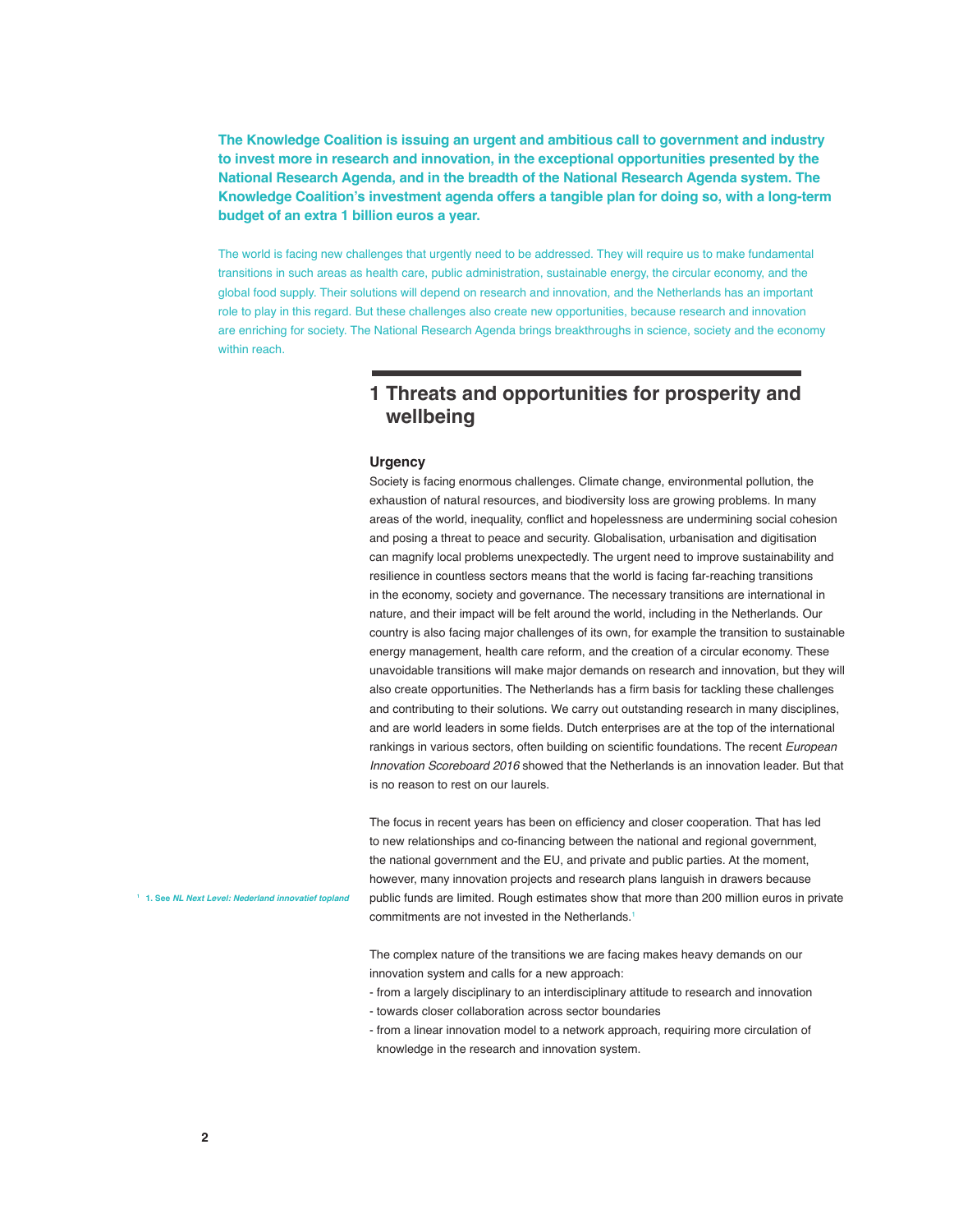Investing in the National Research Agenda is the ideal way to build on the fertile soil of present-day policy and take the following steps towards the necessary transitions by generating new knowledge and achieving greater knowledge circulation and absorption.

### **Need to invest in research and innovation**

The Knowledge Coalition is launching an investment agenda that will allow us to capitalise on the National Research Agenda and improve the Netherlands' research and innovation system across its entire breadth. Besides the urgency of the necessary transitions, two other factors play a role.

- 1. There is a direct relationship between investing in research and innovation on the one hand and prosperity and wellbeing on the other. The Netherlands is a knowledge-driven society. To flourish, it needs a strong research and innovation system. That is the basis for high-value employment.<sup>2</sup> All the evidence shows, however, that the country is underutilising talent and neglecting promising research. More private and public investment is required across the entire spectrum of basic, translational, practice-based, applied and innovation-driven research if we are to grasp the exceptional opportunities of the National Research Agenda to promote wellbeing, jobs and sustainable growth.3
- 2. If our present policy remains unchanged, government investment in research will decline by half a billion euros over the next few years.4 Our position at the top will be under threat, especially since other countries such as Germany are investing *more* in research. Even more worrying is that research and innovation are already feeling the pinch in the present financial framework. Budgets for applied research and indirect funding award percentages have been declining for years. The discretionary margin that universities and university medical centres are allowed in direct funding is shrinking year by year. The budgets allocated to universities of applied sciences are not adequate enough to allow them to live up to their full innovative potential. The financing instruments meant to help SMEs utilise new technology and innovation have been dismantled, leaving the full potential of knowledge and innovation untapped. Dutch private investment in R&D is increasingly going to countries where public research funding has remained level or even increased.

## **Ambitious**

Over the past six months, researchers at research universities, university medical centres, universities of applied sciences, research institutes, applied research (TO2) organisations, civil society organisations, government organisations and enterprises – from SMEs to multinationals – have engaged in a unique and critical review of the questions that make up the National Research Agenda. Thousands of researchers and other interested parties have attended dozens of workshops in order to reduce the questions to twentyfive 'routes', i.e. coherent sets of questions around which communities of stakeholders in science, enterprise, government and society are clustered.

The appendix to this investment agenda - the Portfolio for research and innovation – describes these routes. They are wide-ranging and varied, like the issues that the Netherlands is facing. The portfolio identifies those domains in which the Netherlands can make a real difference and has comparative advantages over other countries. It is therefore an ambitious and conceptually solid strategic agenda for investment in research and innovation.

- **2 See** *Kiezen voor duurzame groei. Rapport Studiegroep Duurzame Groei, Rijksoverheid, July 2016.*
- **3 See the recent Commission Staff Working Document. Country Report The Netherlands:** *Shifting public expenditure to growth-friendly areas such as R&D and improving conditions to unlock private R&D investments has the potential to improve the*  **Netherlands' long-term growth potential (EC, 2016: p. 3).**
- **4** *Rapport werkgroep Wetenschap, Onderzoek, Ontwikkeling en Innovatie ten behoeve van de Studiegroep Duurzame Groei,* **July 2016.**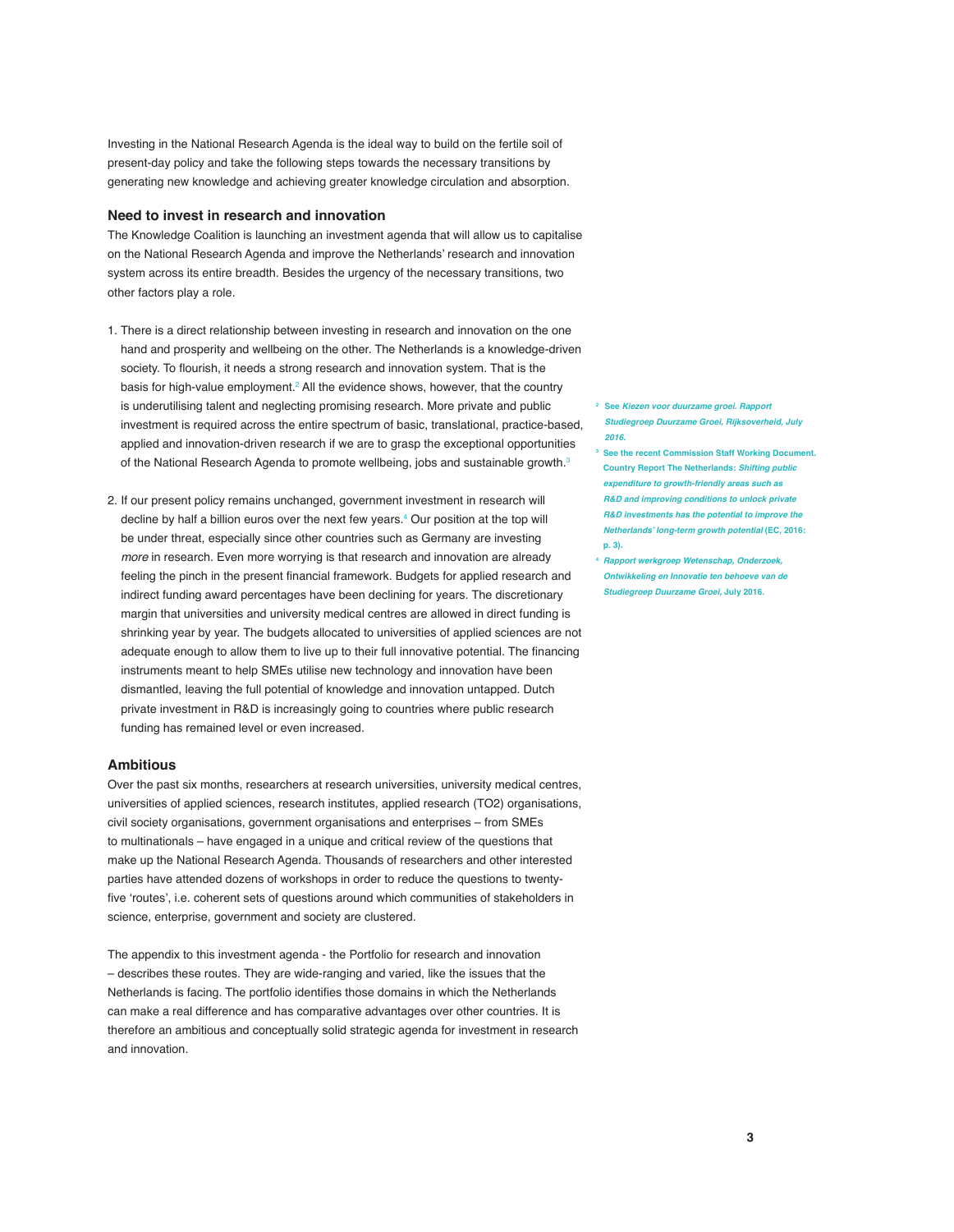- **5 Open science refers to the idea that research data and the outcomes of scientific research should be disseminated and made accessible to all interested parties in society, while respecting intellectual property rights.**
- **6 See** *Kiezen voor duurzame groei. Rapport Studiegroep Duurzame Groei, Rijksoverheid,* **July 2016, p. 49.**

The National Research Agenda kicked off a process that has revealed and made hitherto neglected relationships possible: relationships between curious citizens and researchers, between researchers in different sectors and disciplines, and between researchers and innovation partners, e.g. enterprises and civil society organisations. This process keys into the trend towards open science,<sup>5</sup> strengthening the ties between science and society.

It has also shown us that we can get much more out of our current system. Once we connect up the dots between the questions in the National Research Agenda, countless new opportunities for research and innovation in challenging areas will suddenly come to light. To actually link up the disparate parts of the system, however, extra investment is needed.<sup>6</sup> The Portfolio for research and innovation shows which conclusive steps can then be taken. It specifically links scientific strengths with societal challenges and economic opportunities. That is precisely the strategy advocated by the Dutch Government in its science policy document Vision for Science 2025.

# **2 Investing in the research and innovation system**

# **Two interrelated investment programmes: the** *Spankracht* **programme and the** *Draagkracht* **programme**

The investment that the Knowledge Coalition favours consists of two coordinated components. The first is the theme-driven component, in which new investment is used to capitalise on the opportunities revealed by the National Research Agenda. The Portfolio for research and innovation offers a conceptual framework for this. The associated programme proposed by the Knowledge Coalition is entitled 'Spankracht', a reference to how we can span the divide between disciplines and sectors.

The second component is entitled 'Draagkracht' because its aim is to maintain and bolster the broad, internationally competitive basis needed for tomorrow's research and innovation programmes. Its purpose is to invest in talent and infrastructure in the research and innovation system – an investment needed to support future innovative theme-based collaboration and to tackle the challenges that society faces.

## **2.1** *Spankracht* **programme**

The Knowledge Coalition advocates a new programme-based approach - the Spankracht programme – that builds on and complements the existing activities of the Knowledge Coalition partners and, consequently, functions as a crossover mechanism in and of itself. The theme-driven framework for this programme is a direct outcome of the new connections created by the routes of the National Research Agenda. The communities that have taken shape along these routes are ready to join forces in innovative partnerships whenever the opportunity presents itself, in so far as they are not already active in joint projects. The routes and the 'game changers' that have been identified within them are an ideal pipeline for a promising investment portfolio. At the time of publication, 25 routes had already been proposed and worked up in detail by parties in the field. The Portfolio for research and innovation is the interim result of their efforts. It is a dynamic portfolio and will therefore offer scope in the years ahead for new initiatives and new routes alongside the existing ones, based on and in the spirit of the National Research Agenda. Careful management of the portfolio's composition and its continued development is therefore an important area of attention. In this dynamic context, it will be necessary to make choices in pursuit of a uniquely theme-driven policy.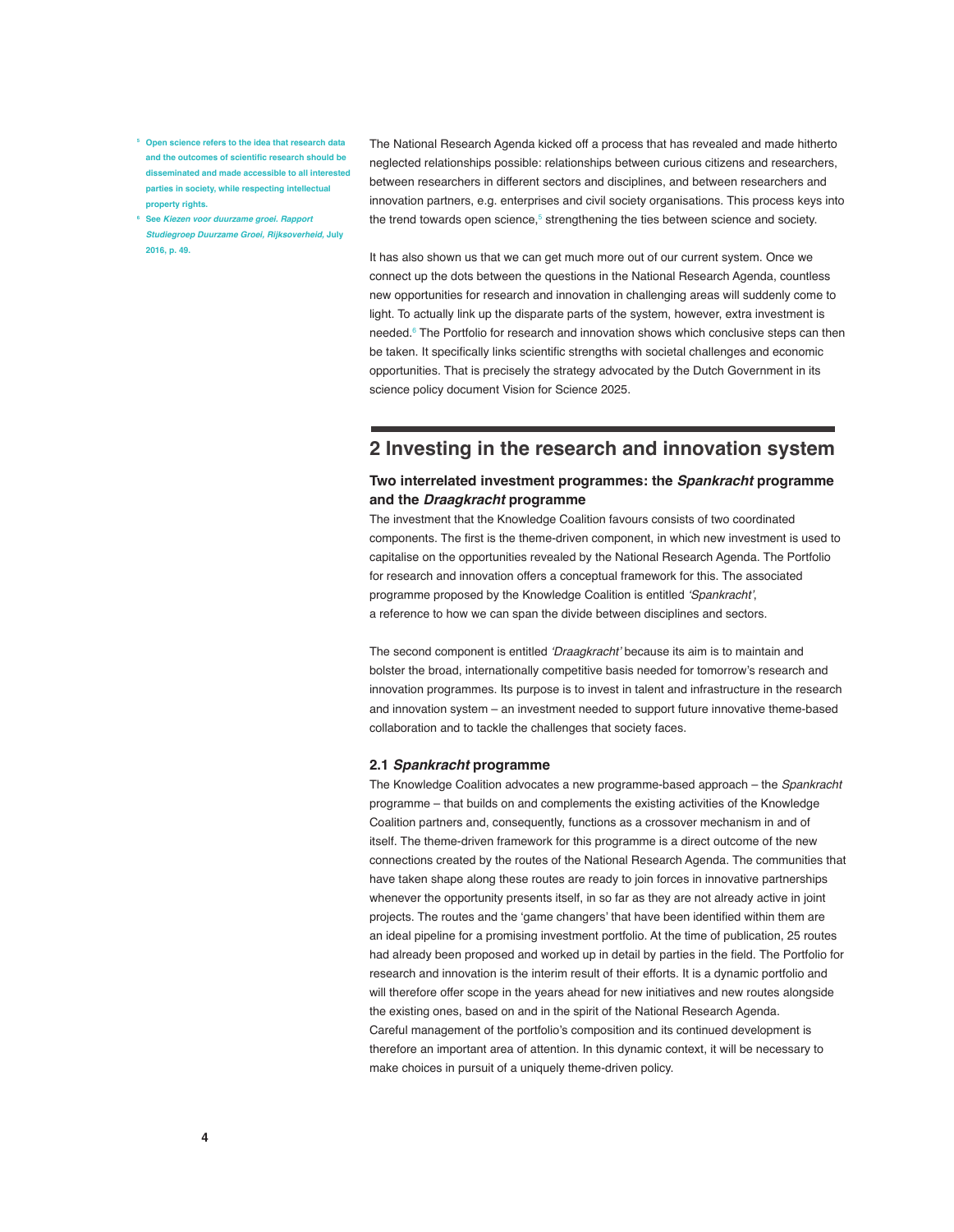The Spankracht programme goes a step further than existing programmes because it promotes multi-sector collaboration across the entire knowledge chain. It also breaks down the barriers between existing funding mechanisms. That requires a new governance model. To manage the portfolio and make theme-driven choices, the Knowledge Coalition recommends assembling an independent, broadly composed programme committee. The committee's task will be to promote excellence in research with an impact on society and the economy, in accordance with best practices. Its members will be nominated by the Knowledge Coalition, which will monitor the committee's work from afar.

The Knowledge Coalition believes that the Spankracht programme should be incorporated into the existing institutional and legal frameworks of the research and innovation system. The NWO's Gravitation programme or its decentralised boards can serve as an example. The basic notion here is to guarantee its independence, transparency, quality and effectiveness.

### **The** *Spankracht* **programme in a nutshell:**

- Radically innovative in terms of substance and mission-oriented ('man-on-the-moon');
- Focused on generating value in science, the economy and society;
- Organisationally unifying thanks to its interdisciplinary nature and cross-sector collaboration between nodes in the network;
- Well-balanced with respect to fundamental, policy-based, applied, practice-based and innovation-driven activities;
- Long term in nature, with corresponding funding levels and as 'full cost' as possible;
- Flexible division of roles and possible phased participation of partners in consortia (public-private and public-public alliances);
- Aligned with existing knowledge and innovation agendas and ministerial policy agendas;
- Bonuses for 1) obtaining European funding for the programme; and/or 2) public-private partnerships; and/or 3) investment by ministries or other government bodies (publicpublic alliances). To fund such bonuses, existing arrangements (e.g. EU matching, Top Sector Consortia allowance and SME Innovation Incentives) will need to be expanded.<sup>7</sup>
- Gradual increase in co-financing and assurance of continuity.

The Spankracht programme will explicitly allow for innovative partnerships between public and private parties and between differing public parties. The Portfolio offers many opportunities in this respect. The programme will not only focus on increasing public investment but also encourage Dutch enterprises to invest more in R&D, or attract R&D from foreign enterprises. The programme will be designed and developed to leverage private investment in R&D. That means that it will not replace the government's Top Sectors policy but instead build on, maintain and intensify public-private partnerships in the Netherlands' top economic sectors. Businesses, consortia or Top Sector Consortia active in the Netherlands' top economic sectors will be encouraged to join other parties in Spankracht consortia or to take a leading role in such alliances.

The *Spankracht* programme committee will work out the further details of the programme. At regular intervals within five-year funding periods, the programme committee will issue a call for proposals for long-term research and innovation programmes. Funding will be awarded to specific initiatives and consortia based on the quality, relevance and potential of the proposals. The total structural investment required for the *Spankracht* programme will be 0.5 billion euros per annum.

**<sup>7</sup>Enterprises and knowledge-based institutions regard the current Top Sector Consortia allowance – intended to promote public-private partnerships – as too restrictive, among other things owing to the low percentage that is applied.**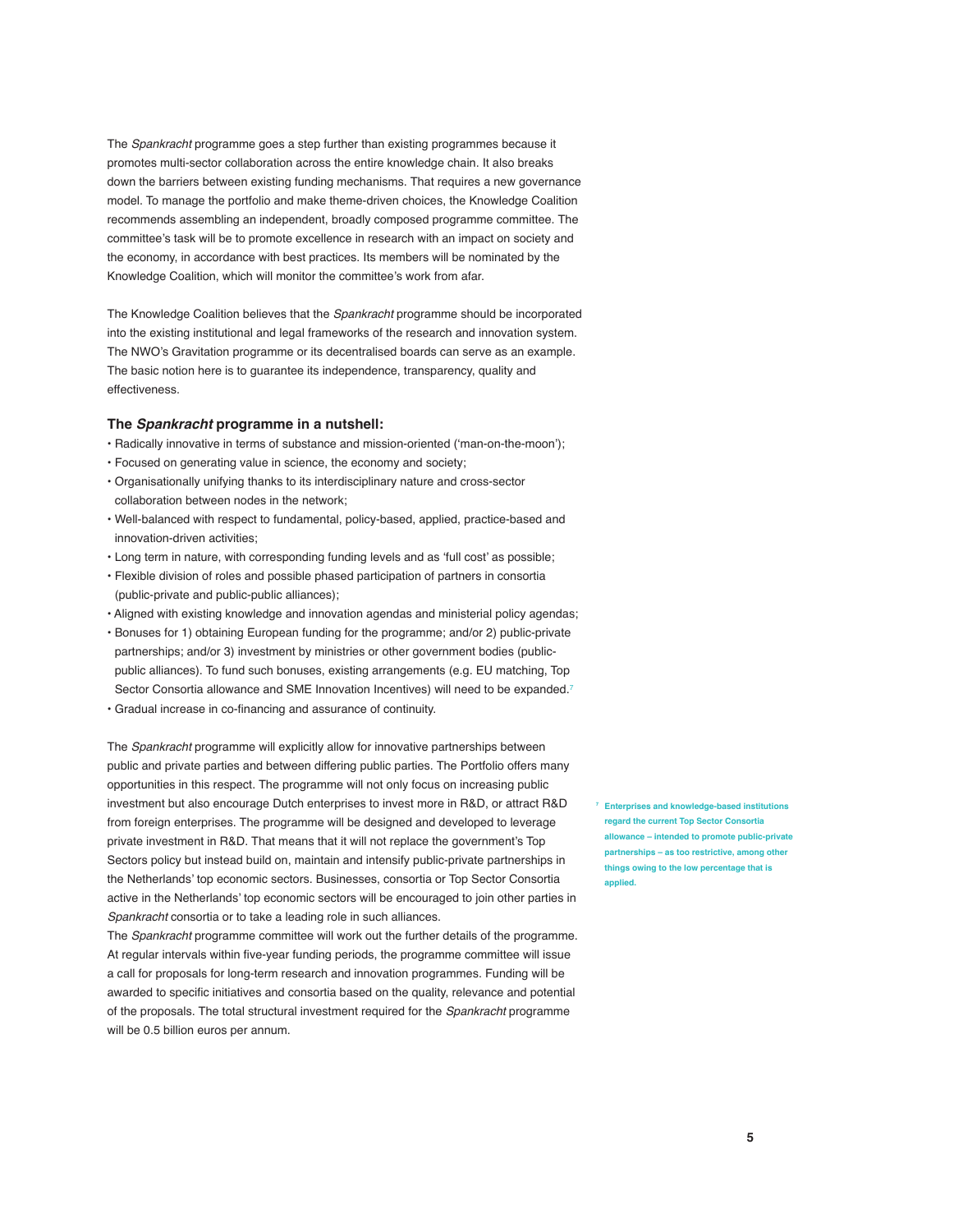#### **2.2** *Draagkracht* **programme**

A sense of wonder – one not necessarily tied to theme-driven frameworks – but also the ability to recognise opportunities and want to tackle societal challenges form the basis for scientific ingenuity and innovation. Giving such drivers free rein and the right support is the key to pushing the boundaries in a way that promotes innovativeness, prosperity and wellbeing. One criterion for a healthy research and innovation system that will keep the Netherlands at the top of the international rankings is an attractive research climate in which researchers receive career support and access to a sound research infrastructure, and in which entrepreneurs have the leeway to innovate. The Spankracht programme can only succeed if built on a firm, broad, superior knowledge base.<sup>8</sup> To achieve this, we will need to invest more in talent and in an appropriate research infrastructure. The Netherlands must increase its investment in a broad knowledge base in proportion to the impetus generated by the Spankracht programme. The extra investment across the entire research and innovation system will create the conditions for attracting and retaining talent and helping it to develop. But it will also take the ability to generate, circulate and absorb knowledge to a higher level, so that civil society organisations and enterprises, especially SMEs, can apply that knowledge to maximum effect in new products and services.

**8 Viewed from an international perspective, this includes the balanced representation of the humanities, the social and behavioural sciences, and science and technology (see the Bruins/ Duisenberg motion).** 

There is no question that investment in science has a positive influence on 'human capital', i.e. the knowledge, attitudes and skills of future generations of workers in a knowledge-driven society. We should encourage graduates and PhDs to fan out to all sectors of science and innovation. This means creating career paths at research universities, universities of applied sciences, university medical centres, research institutes, national knowledge-based institutions, policy assessment agencies, and organisations for applied research, but also at enterprises, civil society organisations and in government. Interaction between the various sectors, united through the National research agenda, makes it possible to recognise talented individuals, guide them to the right career (including in new and innovative enterprises), and connect them to a dense network of contacts, in the spirit of the Agenda.

It is extremely important to science and innovation that we attract, nurture and support the development of scientific talent. This is one way that we can invest in our knowledgedriven society and economy. Talent flourishes best when it is given every opportunity to do so. That 'opportunity' consists of a supportive environment, time to carry out research, and excellent facilities. Opportunity must be interpreted broadly: it also includes resolving matching issues so that the pursuit of basic research can be guaranteed across the board, creating leeway for a societal knowledge base in applied and practice-based research, and improving the award percentages so that we can continue to retain talent and facilitate more high-value research.

The research and ICT infrastructure also need strengthening. The necessary investment should target large-scale research infrastructures (for example the national Health-RI now under development), the IT infrastructure for research and innovation, facilities for applied research, and trial areas for innovative activities.

The current set of instruments, for example the National Roadmap for Large-scale Research Facilities, is not yet equipped to achieve the aims and interdisciplinary alliances.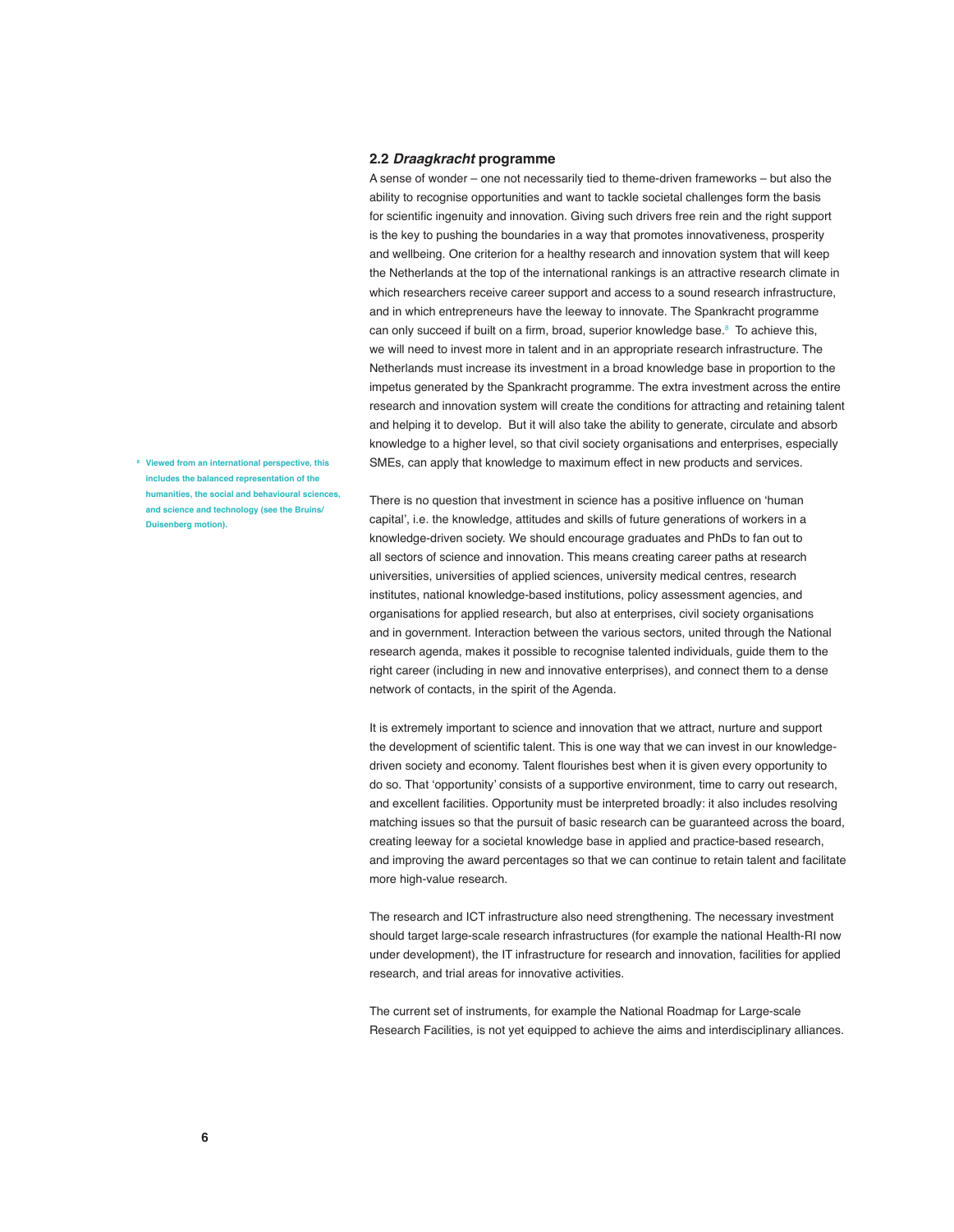The Knowledge Coalition calls on parties that are actively involved in investing in largescale research facilities and the IT infrastructure<sup>9</sup> to align their programmes with the National Research Agenda.

The Knowledge Coalition also wants to draw attention to applied research facilities and trial sites, including centres of expertise, pilot plants, living labs and field labs, the more so because the Portfolio for research and innovation makes frequent reference to them. These trial sites allow many different enterprises to work with knowledge-based institutions on testing whether specific knowledge and technology can be applied in new products, processes and services. The field labs, for example for smart industry, develop, test and implement efficient, low-threshold solutions.<sup>10</sup> Pilot plants can develop and demonstrate new bio-based processes. If SMEs were to participate more, R&D expenditure would increase and create knock-on effects in terms of revenue and employment. The current set of funding instruments is largely inadequate for supporting trial sites of this kind.

Another means of encouraging (more) new activity is the incubator. Incubators can boost the innovation system by facilitating collaboration between different regions. Regional 'hotspots' are a source of considerable innovative activity. What is also needed, however, is an integrated approach with cross-collaboration between multiple administrative levels.<sup>11</sup> Two Dutch incubators are already ranked among the top ten in Europe, a quality level that should become standard for the Netherlands. The aim is to guarantee the quality and boost public-private financing of such incubators and other campuses of national significance. Another important task is to continue the national valorisation programme.

Smaller enterprises are not capable of gathering all the relevant competences on their own. Cooperation within the SME chain and between different sectors is therefore important for knowledge circulation and absorption. Growth is possible in many domestic sectors by improving the implementation of available new innovations, technologies and production methods. In collaboration with applied and practice-based research institutions, diffusion to SMEs must be improved to ensure that new technology reaches down to and is utilised at every level of enterprise, across the entire board, by providing information and low-threshold access .

By investing in talent and infrastructure and resolving associated problems, we can create a basis that will allow the National Research Agenda and dedicated theme-driven research to flourish, both now and in the future. The Draagkracht programme will require structural funding of 0.5 billion euros per annum.

# **Final remarks**

In the view of the Knowledge Coalition, an extra investment of 1 billion euros a year, earmarked for the two interrelated components of the investment agenda – the Spankracht and Draagkracht programmes – will enable the Netherlands to maintain and improve its leading edge in research and innovation. This is an urgent matter, because our country is facing pressing transitions even as its capacity for research and innovation is being eroded. These investments will allow the Netherlands to grasp the many opportunities described in the National research agenda for tackling the major challenges of our time and for boosting society, the economy and science in sustainable ways.

- **<sup>9</sup>Such as the Permanent Scientific Committee for Large-Scale Infrastructure. For investment in the IT infrastructure, please see** *the AWTI advisory report*  **Klaar voor de Toekomst? Naar een brede strategier** *voor ICT,* **September 2015. IT is also a point of concern in the government's top sectors policy and in the 'digital society' programme of the Association of Universities in the Netherlands (VSNU).**
- **10 The Smart Cities route, for example, argues that participatory action research, citizen science (e.g. with apps) and sensor-assisted data research can make cities into living labs for exploring societal and urban issues.**
- **<sup>11</sup>***Rapport werkgroep Wetenschap, Onderzoek, Ontwikkeling en Innovatie ten behoeve van de Studiegroep Duurzame Groei,* **July 2016.**